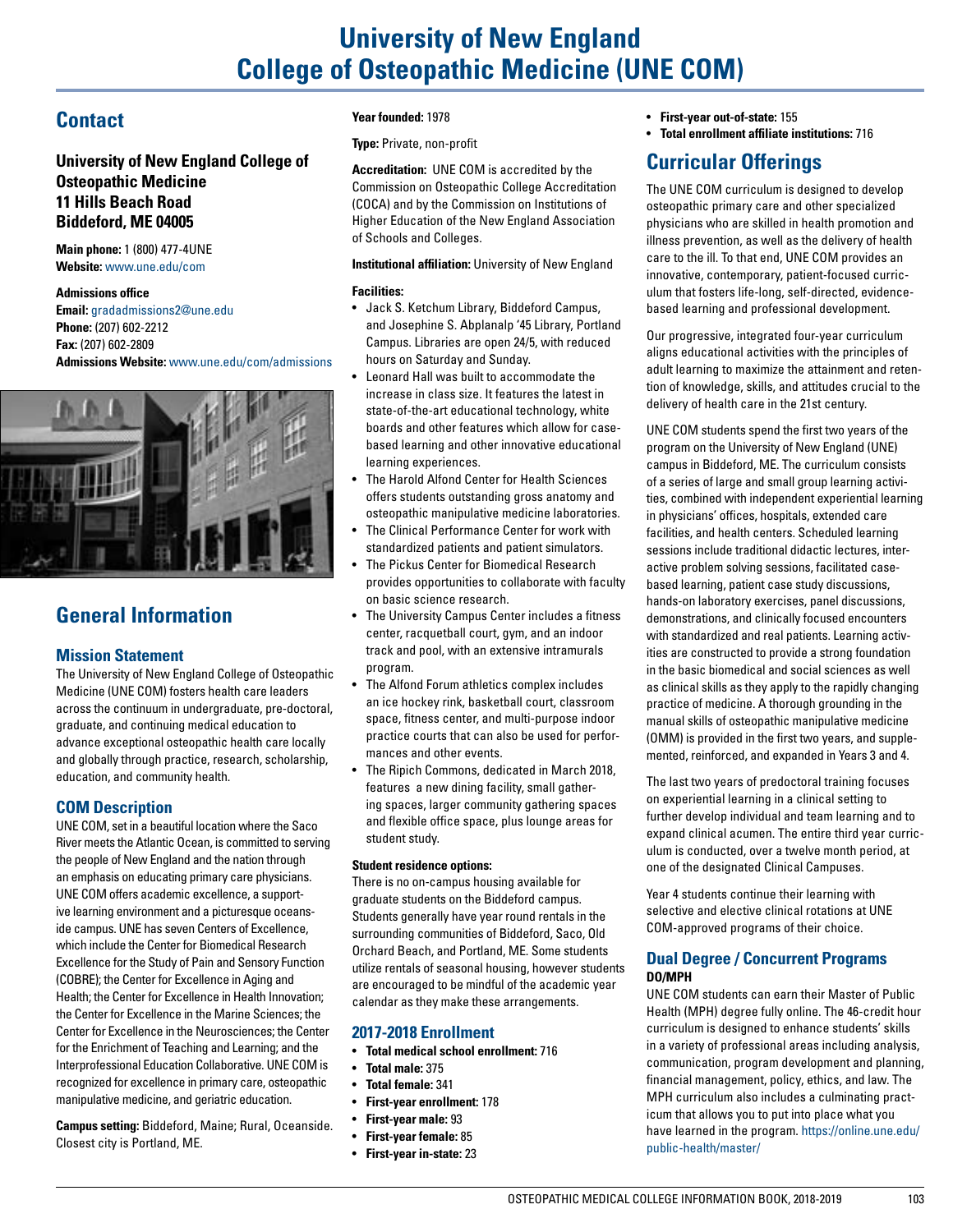## **Preparatory Programs**

None offered

#### **Special Programs Graduate Certificate in Public Health**

UNE's 18-credit-hour Graduate Certificate in Public Health provides students with the core public health concepts they need to either enhance their professional knowledge or to pursue a graduate degree in the field. These 18 credit hours are the foundation courses for UNE's Master of Public Health degree. All certificate program courses are transferable to UNE's MPH degree program.

#### **Anatomy/Osteopathic Manipulative Medicine Undergraduate Fellowship**

The Pre-Doctoral Fellowship Program in the Departments of Anatomy and Osteopathic Manipulative Medicine is designed to expand the educational opportunities for selected students with guided learning experiences in the areas of medical education, research, Osteopathic Principles and Practices, and Anatomy while they assist in all phases of the departments' operations. They will assist in lecturing, teaching, assessing, and counseling of the first and second year students. During the year the Fellow(s) provide clinical services under the supervision of faculty members and they are encouraged to develop or participate in research projects with the assistance of the basic science and/or clinical faculties.

#### **Pettapiece and Morgane Student Research Fellowship**

Medical students at the University of New England College of Osteopathic Medicine can apply for funding to conduct research projects through either the UNE COM Dean's office (Peter Morgane Student Research Fellowship) or UNE COM Student Government Association (Carmen Pettapiece Student Research Fellowship). These are great opportunities for UNE COM students who wish to participate and obtain experience in biomedical, clinical, experiential, or translational research either

at UNE or at other locations nationally/globally. Research projects can have a basic science, community health, clinical, and/or osteopathic orientation. Applications are evaluated through respective review processes and selections are made accordingly. All current UNE COM students who are matriculated at the time of the award and in good academic standing are welcome to apply.

#### **Distance courses for Health Professions applicants to meet prerequisites**

The Science Prerequisite for Health Professions courses by UNE Online are for students who wish to enter a health professions program but need one or two prerequisite courses in order to complete their graduate or medical school application. Most of our SPHP students are either enrolled at another university already, or have actually completed their undergraduate degree and just need one or two classes to satisfy their medical school prerequisites

#### **UNE Care of the Underserved Pathway**

The four-year Care of the Underserved Pathway (CUP) program coordinates current and planned offerings in underserved care and combines them into a comprehensive pathway designed to ensure that rising physicians will provide quality care for underserved patients in Maine and beyond. CUP provides qualified and interested UNE College of Osteopathic Medicine (COM) students interprofessional (team-based) knowledge, skills, and attitudes needed to care for underserved patients as well as recognizes students for their accomplishments, and encourages them to seek future positions in the care of the underserved. Faculty involved in CUP supplement the curriculum by serving as positive role models and mentors to future health professionals providing care to underserved patients.

# **Application Information**

- **Primary application service:** AACOMAS
- **Earliest application submission date:** Opening Date of AACOMAS (5/3/2018)
- **Primary application deadline:** 2/1/2019

## **Financial Information**

#### **Tuition and Fees**

*Source: 2017–2018 tuition. Data subject to change.* 

| <b>Annual resident tuition:</b>     | \$55,080 |
|-------------------------------------|----------|
| <b>Annual non-resident tuition:</b> | \$55,080 |
| <b>Annual resident fees:</b>        | \$835    |
| <b>Annual non-resident fees:</b>    | \$835    |
| Annual health insurance fee:        | \$3,899  |

#### **Fees Include:**

| Student Services       | $\times$   Technology<br>(not computer) | × |
|------------------------|-----------------------------------------|---|
| Lab                    | <b>Health Service</b>                   |   |
| Student Activities   x |                                         |   |

**Estimated annual room, board, books and living costs:** \$21,950 **Average 2017 graduate indebtedness:** \$238,306

#### **Deposit**

*See AACOMAS traffic guideline schedule.*

**Amount of deposit to hold place in class:** \$500, non-refundable

**Additional deposit amount:** \$1,500 **Deposit applied to tuition: Partially:** \$2,000 applied towards tuition if student enrolls.

#### **Financial Aid**

**Financial Aid Website: http://www.une.edu/sfs/ gradua[te](www.une.edu/sfs/graduate)**

**Enrolled students with federal financial aid:** 74% **Scholarships:** Yes

**Average scholarship/grant:** \$28,034

- **Supplemental application deadline:** 3/15/2019
- **Submission timing for best consideration:** Applicants are encouraged to complete their AACOMAS application as early as possible in the admissions cycle to ensure consideration for an invitation to interview.

## **Admissions Process**

Step One: AACOMAS will send your application to UNE COM after the application file is completed and verified. UNE will notify you via email when your verified application is received. Additional communications will be sent through email as your status changes throughout the admissions cycle.

Step Two: Upon receipt of your verified AACOMAS application a preliminary review will begin where coursework (overall and science GPA), credit hours, MCAT scores, and prerequisite requirements will be reviewed against minimum standards. Qualified applicants will be invited to submit payment, of \$55.00, for the UNE COM supplemental application.

UNE COM reserves the right to suspend the submission of payment for supplemental applications prior to the published deadline. *continued on the next page*

## **Premedical Coursework**

| <b>Science</b><br><b>Course</b>                                                                            | Req. | Rec. | Lab | Sem. Hrs |  |  |
|------------------------------------------------------------------------------------------------------------|------|------|-----|----------|--|--|
| Anatomy                                                                                                    |      | χ    |     |          |  |  |
| Biology/Zoology                                                                                            | Χ    |      | Χ   | 8        |  |  |
| Biochemistry                                                                                               | X    |      |     | 3        |  |  |
| Cell/Mollecular                                                                                            |      |      |     |          |  |  |
| Biology                                                                                                    |      | Χ    |     |          |  |  |
| Genetics                                                                                                   |      | X    |     |          |  |  |
| Inorganic                                                                                                  |      |      |     |          |  |  |
| Chemistry                                                                                                  | Χ    |      | Χ   | 8        |  |  |
| Microbiology                                                                                               |      | Χ    |     |          |  |  |
| Organic Chemistry                                                                                          | x    |      | Χ   | 4        |  |  |
| Physics                                                                                                    | Χ    |      | Χ   | 8        |  |  |
| Physiology                                                                                                 |      | X    |     |          |  |  |
| *No test credit is accepted toward the science                                                             |      |      |     |          |  |  |
| prerequisite.                                                                                              |      |      |     |          |  |  |
| <b>Non-Science</b>                                                                                         |      |      |     |          |  |  |
| Course                                                                                                     | Req. | Rec. | Lab | Sem. Hrs |  |  |
| College English                                                                                            | x    |      |     | $6*$     |  |  |
| <b>Behavioral</b>                                                                                          |      |      |     |          |  |  |
| Sciences*                                                                                                  | Χ    |      |     | $6***$   |  |  |
| <b>Humanities</b>                                                                                          |      | Χ    |     |          |  |  |
| <b>Math/Statistics</b>                                                                                     |      | Χ    |     |          |  |  |
| <b>Other Behavioral</b>                                                                                    |      |      |     |          |  |  |
| <b>Science Coursework</b>                                                                                  |      | χ    |     |          |  |  |
| * * UNE COM will accept AP credits for English (3<br>credits only) and Behavioral Science (3 credits only) |      |      |     |          |  |  |

\*\*AACOMAS-classified Behavioral Science coursework accepted. Maximum 3 credits of Advanced Placement to fulfill requirement. No other test scores accepted. (6 Semester Credits or 9 Quarter Credits)